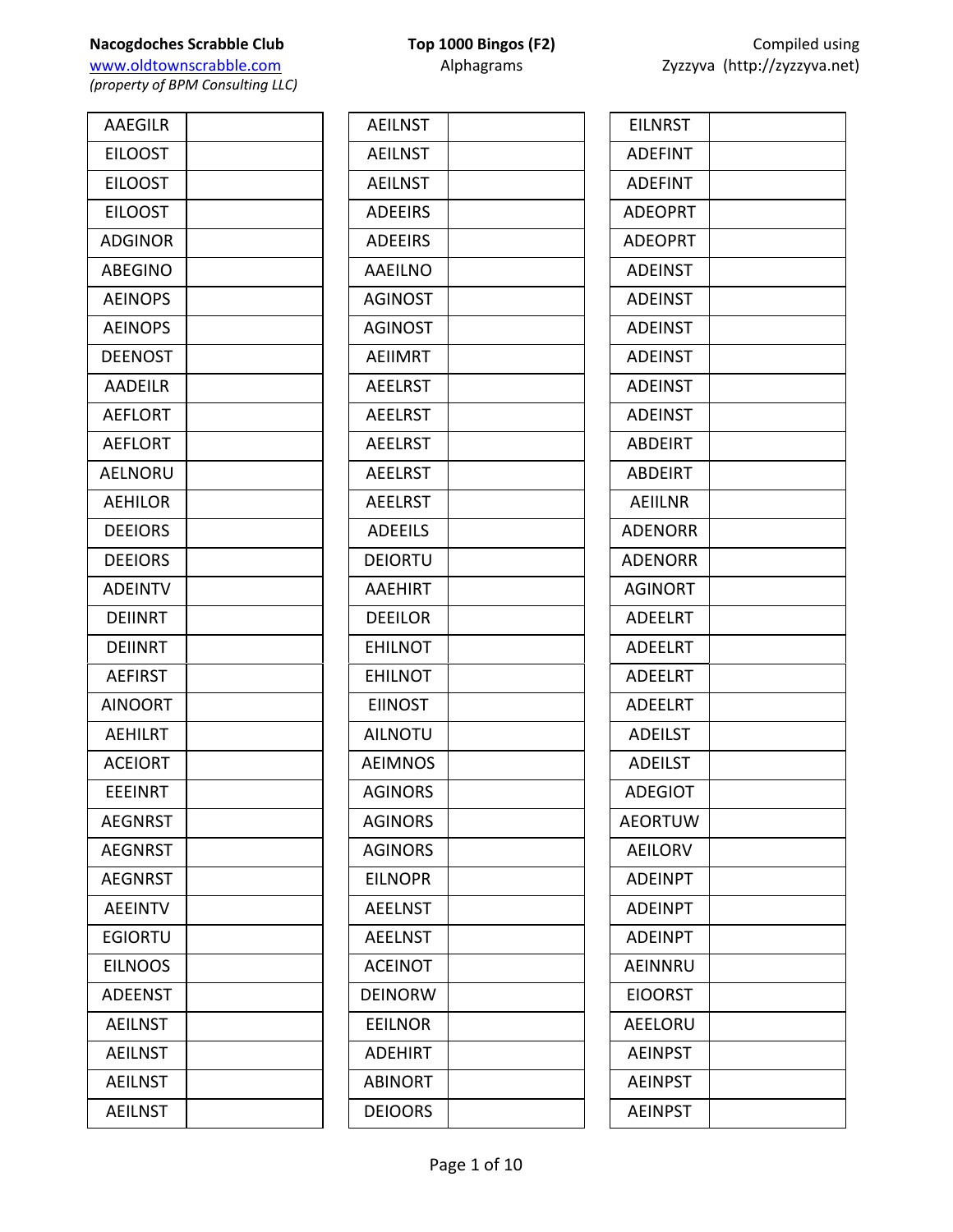| <b>AEINPST</b> |  |
|----------------|--|
| <b>EEINOPR</b> |  |
| <b>EEINOPR</b> |  |
| <b>ADELORT</b> |  |
| <b>ADELORT</b> |  |
| <b>ADDEINO</b> |  |
| <b>BDEIORT</b> |  |
| <b>BDEIORT</b> |  |
| <b>ADEEIRR</b> |  |
| <b>ABEINST</b> |  |
| <b>ABEINST</b> |  |
| <b>AINORTW</b> |  |
| <b>AELORRT</b> |  |
| <b>AELORRT</b> |  |
| <b>ENORSTU</b> |  |
| <b>ENORSTU</b> |  |
| <b>ADEINRR</b> |  |
| <b>ADEINRR</b> |  |
| <b>ACEORTU</b> |  |
| <b>EEINRRT</b> |  |
| <b>EEINRRT</b> |  |
| EEINRRT        |  |
| <b>ADEIORV</b> |  |
| <b>ADEIORV</b> |  |
| <b>AINOPRT</b> |  |
| <b>ADEINRV</b> |  |
| <b>ADEINRV</b> |  |
| <b>ADEGNOR</b> |  |
| <b>ACEGINO</b> |  |
| <b>EILNOST</b> |  |
| <b>ADEGILT</b> |  |
| <b>EEGINRT</b> |  |
| EEGINRT        |  |
| <b>ADELNOT</b> |  |
| <b>AEORTTU</b> |  |

| <b>ADINORS</b> |  |
|----------------|--|
| <b>ADINORS</b> |  |
| <b>ADINORS</b> |  |
| <b>AEIINRR</b> |  |
| <b>EILNOPT</b> |  |
| <b>EILNOPT</b> |  |
| <b>AEEGILN</b> |  |
| <b>AEILOST</b> |  |
| <b>AEEGILT</b> |  |
| <b>AELOPRT</b> |  |
| <b>EEILRST</b> |  |
| <b>EEILRST</b> |  |
| <b>EEILRST</b> |  |
| <b>DEEIRTU</b> |  |
| <b>EEINRTU</b> |  |
| <b>EEINRTU</b> |  |
| EEINRTU        |  |
| <b>EILOORS</b> |  |
| <b>AEEIPRT</b> |  |
| ADEEITU        |  |
| <b>ACELORT</b> |  |
| <b>ACDEORT</b> |  |
| <b>ACDEORT</b> |  |
| AEFILNT        |  |
| <b>AEINPRS</b> |  |
| <b>AEINPRS</b> |  |
| <b>AILNOST</b> |  |
| <b>AILNOST</b> |  |
| <b>ADEILNU</b> |  |
| <b>ADEILNU</b> |  |
| <b>AEIORSV</b> |  |
| <b>ABEEIST</b> |  |
| <b>AEENNOT</b> |  |
| AEEIRRT        |  |
| <b>AEMNORS</b> |  |

| <b>AEMNORS</b> |  |
|----------------|--|
| <b>AEMNORS</b> |  |
| <b>DEILNOT</b> |  |
| <b>AEINOST</b> |  |
| <b>ADEILRS</b> |  |
| <b>ADEILRS</b> |  |
| <b>ADEILRS</b> |  |
| <b>AEEGINR</b> |  |
| <b>CDEINOT</b> |  |
| <b>CDEINOT</b> |  |
| <b>CDEINOT</b> |  |
| <b>AEIRRST</b> |  |
| <b>AEIRRST</b> |  |
| <b>AEIRRST</b> |  |
| <b>EEILNOS</b> |  |
| <b>EILNOTU</b> |  |
| <b>EILNOTU</b> |  |
| <b>DEEIRST</b> |  |
| <b>DEEIRST</b> |  |
| <b>DEEIRST</b> |  |
| <b>DEEIRST</b> |  |
| <b>ADEGIRT</b> |  |
| <b>AELNOST</b> |  |
| <b>AELNOST</b> |  |
| <b>AEIMRST</b> |  |
| AEIMRST        |  |
| <b>AEIMRST</b> |  |
| <b>AEIMRST</b> |  |
| <b>AEGNORS</b> |  |
| <b>AEGNORS</b> |  |
| <b>AEIMNRT</b> |  |
| <b>AEIMNRT</b> |  |
| <b>AEGILNR</b> |  |
| <b>AEGILNR</b> |  |
| <b>AEGILNR</b> |  |
|                |  |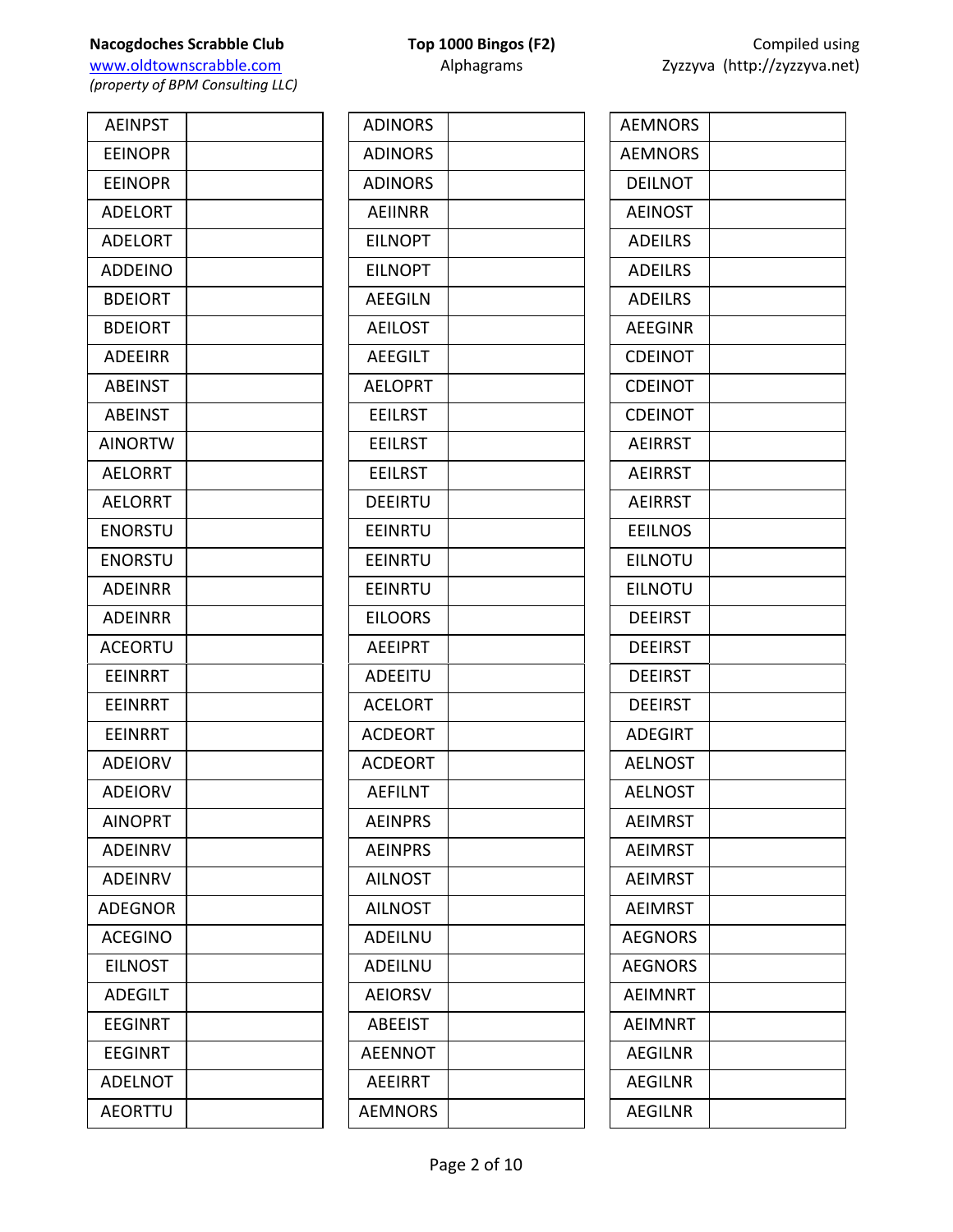| <b>AEGILNR</b> |  |
|----------------|--|
| <b>AEGILNR</b> |  |
| <b>CDEIORT</b> |  |
| <b>AAENRST</b> |  |
| <b>ABEORST</b> |  |
| <b>ABEORST</b> |  |
| <b>ABEORST</b> |  |
| <b>ABEORST</b> |  |
| <b>ABEORST</b> |  |
| <b>AAEERST</b> |  |
| <b>ABEINOT</b> |  |
| <b>ADEGNOT</b> |  |
| <b>ADEERST</b> |  |
| <b>ADEERST</b> |  |
| <b>ADEERST</b> |  |
| <b>ADEERST</b> |  |
| <b>AEGINTU</b> |  |
| <b>AEIKNRT</b> |  |
| <b>EILORTU</b> |  |
| <b>AELORTU</b> |  |
| <b>AEHIRST</b> |  |
| <b>ADGINOT</b> |  |
| <b>AEELOST</b> |  |
| <b>AGILNOT</b> |  |
| <b>EEILNST</b> |  |
| <b>EEILNST</b> |  |
| <b>EEILNST</b> |  |
| <b>EEILNST</b> |  |
| <b>ADEGILR</b> |  |
| <b>ADEGILR</b> |  |
| <b>ADEILRT</b> |  |
| <b>ADEILRT</b> |  |
| <b>ADEILRT</b> |  |
| <b>BEEINOT</b> |  |
| <b>AINORTU</b> |  |
|                |  |

| <b>ADEILOS</b> |  |
|----------------|--|
| <b>AEELNRS</b> |  |
| <b>EEINRTT</b> |  |
| <b>FFINRTT</b> |  |
| <b>AEEOPRT</b> |  |
| <b>EIORSTU</b> |  |
| <b>DEILORS</b> |  |
| <b>DEILORS</b> |  |
| <b>ADEORSU</b> |  |
| <b>ADEGIST</b> |  |
| <b>DEEILNO</b> |  |
| <b>AAEGINR</b> |  |
| <b>AENORST</b> |  |
| <b>AENORST</b> |  |
| <b>AENORST</b> |  |
| <b>AENORST</b> |  |
| <b>AEEGLOR</b> |  |
| EELORST        |  |
| <b>EIORRST</b> |  |
| <b>EIORRST</b> |  |
| <b>DEIINOS</b> |  |
| <b>DEIINOS</b> |  |
| <b>AEGLNRT</b> |  |
| <b>AIORSTU</b> |  |
| <b>ADEILRU</b> |  |
| <b>ACEINTU</b> |  |
| <b>AEEGOST</b> |  |
| <b>EILORSU</b> |  |
| <b>EILORSU</b> |  |
| <b>AAEILRS</b> |  |
| <b>ADEEILR</b> |  |
| <b>ADEINRT</b> |  |
| <b>ADEINRT</b> |  |
| ADEINRT        |  |
| <b>AEIPRST</b> |  |
|                |  |

| <b>AEIPRST</b> |  |
|----------------|--|
| <b>AEIPRST</b> |  |
| <b>AEIPRST</b> |  |
| <b>AEIPRST</b> |  |
| <b>AEIPRST</b> |  |
| <b>AADEINS</b> |  |
| <b>ADEINNR</b> |  |
| <b>ABEEINS</b> |  |
| <b>EILMORT</b> |  |
| <b>EIILNOS</b> |  |
| <b>EIILNOS</b> |  |
| <b>EIILNOS</b> |  |
| <b>EGINORS</b> |  |
| <b>EGINORS</b> |  |
| <b>EGINORS</b> |  |
| <b>EGINORS</b> |  |
| <b>ADEGINR</b> |  |
| <b>ADEGINR</b> |  |
| <b>ADEGINR</b> |  |
| <b>ADEGINR</b> |  |
| <b>AELORST</b> |  |
| <b>AEENORS</b> |  |
| <b>DEIIORT</b> |  |
| <b>AENOPRS</b> |  |
| <b>AEINRTU</b> |  |
| <b>AEINRTU</b> |  |
| <b>AEINRTU</b> |  |
| <b>AEINRTU</b> |  |
| EGINOOR        |  |
| <b>AEGINOS</b> |  |
| <b>AEGINOS</b> |  |
| <b>AEINTUV</b> |  |
| <b>AEILNTV</b> |  |
| <b>AEIILST</b> |  |
| <b>AEGNRTU</b> |  |
|                |  |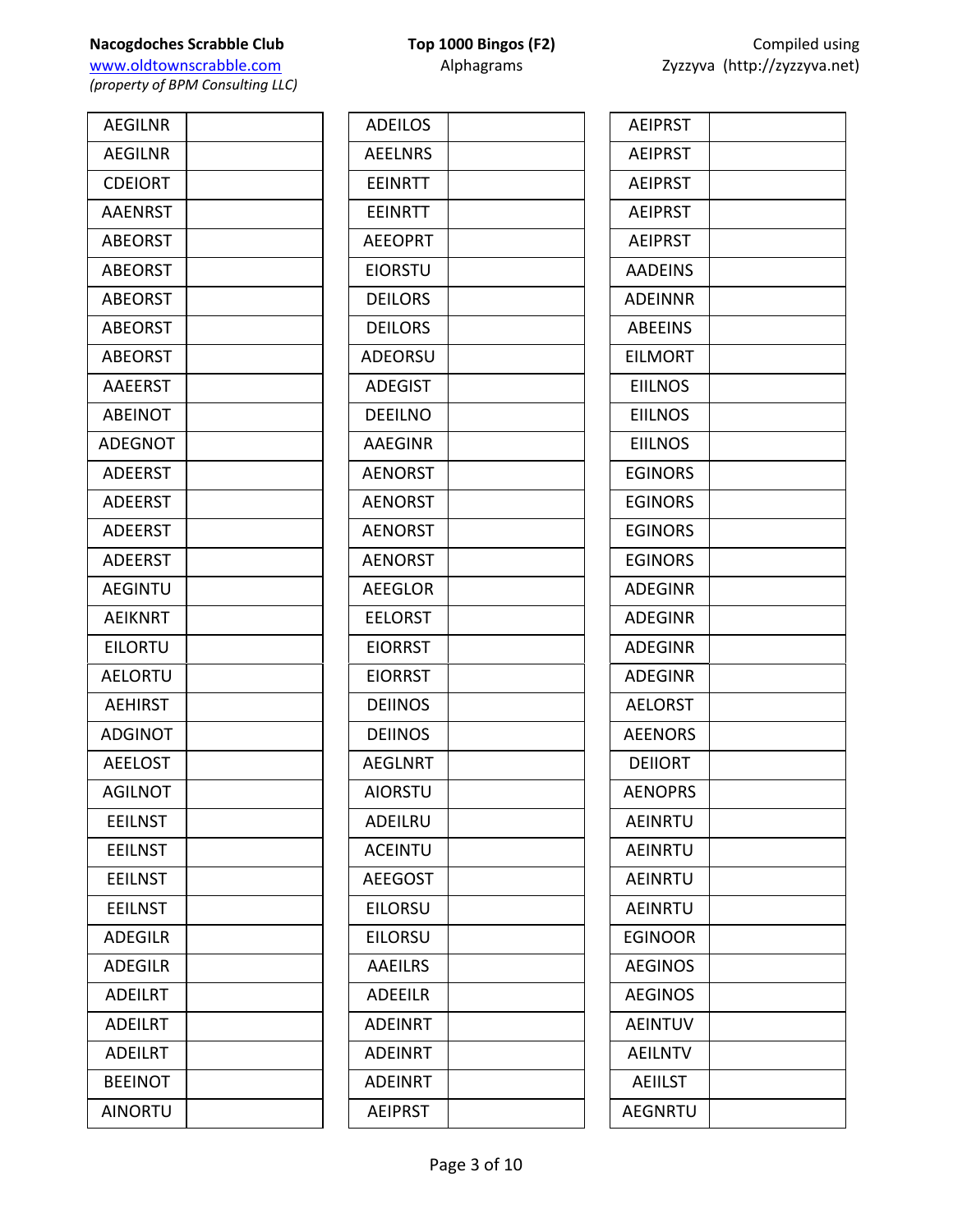www.oldtownscrabble.com Alphagrams Alphagrams Zyzzyva (http://zyzzyva.net) *(property of BPM Consulting LLC)*

AEGILNT AEGILNT **AEGILNT** AEGILNT AEGILNT **AEEIRST AEEIRST AEELORS** ABDENOR ABDENOR **DEGINOT ADINORT** AEENOSU ADILNOR **AEIRSTW AEIRSTW AEIRSTW AEIRSTW AENORTU AEILNOR AEILNOR EINOOST EINOOST ACEINOS EILORTT EILORTT ADENOOT AEGINRS AEGINRS AEGINRS AEGINRS AEGINRS AEGINRS AEGINRS** 

**AEGINRS** 

| <b>DEEINST</b> |  |
|----------------|--|
| <b>DEEINST</b> |  |
| <b>AEMNORT</b> |  |
| <b>DEINRST</b> |  |
| <b>CEIORST</b> |  |
| <b>EHINOST</b> |  |
| <b>EHINOST</b> |  |
| <b>DEILOTU</b> |  |
| <b>ADEGILN</b> |  |
| <b>ADEGILN</b> |  |
| <b>ADEGILN</b> |  |
| <b>DEILNOO</b> |  |
| <b>AEGILOU</b> |  |
| EFIORTU        |  |
| <b>AEIMNST</b> |  |
| <b>AEIMNST</b> |  |
| <b>AEIMNST</b> |  |
| <b>ADINRTU</b> |  |
| <b>ADEEGOT</b> |  |
| <b>ADEENRS</b> |  |
| <b>AEILNPT</b> |  |
| <b>EIILNRT</b> |  |
| <b>EIILNRT</b> |  |
| <b>DEIMNOR</b> |  |
| AAELORU        |  |
| <b>AEEGINU</b> |  |
| <b>ADEEINS</b> |  |
| <b>AEGISTU</b> |  |
| <b>ADENRTU</b> |  |
| ADENRTU        |  |
| ADENRTU        |  |
| ADENRTU        |  |
| AEILNTU        |  |
| <b>EGINORT</b> |  |
| <b>EEINRST</b> |  |

| <b>EEINRST</b> |  |
|----------------|--|
| <b>EEINRST</b> |  |
| <b>EEINRST</b> |  |
| <b>ADELOTU</b> |  |
| <b>DEHIORT</b> |  |
| <b>AABEIOR</b> |  |
| <b>AEFINRT</b> |  |
| <b>AEHINRT</b> |  |
| <b>AEHINRT</b> |  |
| <b>AEHINRT</b> |  |
| <b>AEINNST</b> |  |
| <b>AEINNST</b> |  |
| <b>ADEIOST</b> |  |
| <b>ADEIOST</b> |  |
| <b>EINNORU</b> |  |
| <b>AEINRTW</b> |  |
| <b>AEINRTW</b> |  |
| <b>EINOPTU</b> |  |
| <b>AENOPST</b> |  |
| <b>ADEIPRT</b> |  |
| <b>ADEIPRT</b> |  |
| <b>ADEIPRT</b> |  |
| <b>AEGINRT</b> |  |
| AEGINRT        |  |
| <b>AEGINRT</b> |  |
| <b>AEGINRT</b> |  |
| <b>AEGINRT</b> |  |
| <b>ADEILOP</b> |  |
| <b>EFILORT</b> |  |
| <b>EFILORT</b> |  |
| <b>EEHINOR</b> |  |
| <b>ABELNOT</b> |  |
|                |  |

**AEEIRTT AEEIRTT ADEINTT**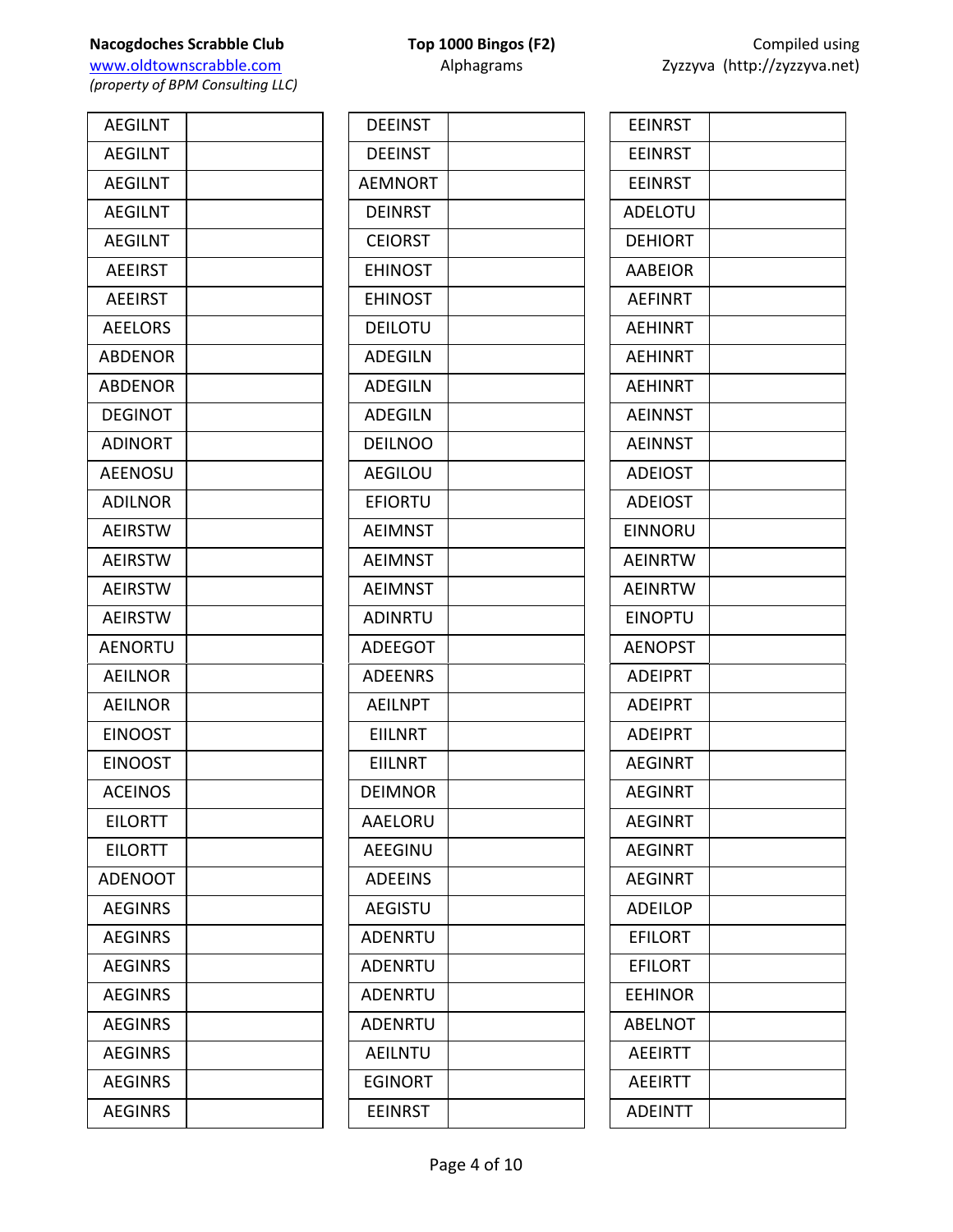# **Nacogdoches Scrabble Club Top 1000** Bingos (F2)

www.oldtownscrabble.com Alphagrams Z

*(property of BPM Consulting LLC)*

| ADELORU        |  |
|----------------|--|
| <b>ACELNOT</b> |  |
| <b>EGINRTU</b> |  |
| <b>AELNORS</b> |  |
| <b>AELNORS</b> |  |
| <b>ADIORTU</b> |  |
| <b>ACENORS</b> |  |
| <b>ACENORS</b> |  |
| <b>ACENORS</b> |  |
| <b>ACENORS</b> |  |
| <b>AEINPTU</b> |  |
| <b>DEEILRT</b> |  |
| <b>AEILNOT</b> |  |
| <b>AEILNOT</b> |  |
| <b>AEGNOST</b> |  |
| <b>AEINSTT</b> |  |
| <b>AEINSTT</b> |  |
| <b>ABEILOS</b> |  |
| <b>ACEILOS</b> |  |
| <b>AEIMNOR</b> |  |
| <b>AEIMNOR</b> |  |
| ADEISTU        |  |
| <b>AEEIMRT</b> |  |
| <b>AEEIMRT</b> |  |
| <b>AEEIMRT</b> |  |
| <b>ACEILNR</b> |  |
| <b>AELNRST</b> |  |
| <b>AELNRST</b> |  |
| <b>AELNRST</b> |  |
| <b>AELNRST</b> |  |
| <b>EGILNOT</b> |  |
| <b>AEINNOT</b> |  |
| <b>AGIORST</b> |  |
| <b>ACEILOT</b> |  |
| <b>AADEENR</b> |  |

| <b>EINORTT</b> |  |
|----------------|--|
| EGINRST        |  |
| <b>EGINRST</b> |  |
| <b>DEEILNR</b> |  |
| <b>DEEILNR</b> |  |
| <b>ADENOPT</b> |  |
| <b>AEIINST</b> |  |
| <b>ADEIOPT</b> |  |
| <b>AEEFILR</b> |  |
| <b>AAILNOT</b> |  |
| <b>EEINORR</b> |  |
| <b>DEIORST</b> |  |
| <b>DEIORST</b> |  |
| <b>DEIORST</b> |  |
| <b>DEIORST</b> |  |
| <b>DEIORST</b> |  |
| <b>AEHLORT</b> |  |
| <b>AEHLORT</b> |  |
| <b>ADEEINN</b> |  |
| <b>EINOSTT</b> |  |
| <b>AAEIRTW</b> |  |
| <b>ADEIRRT</b> |  |
| <b>ADEIRRT</b> |  |
| AEHNORS        |  |
| <b>AEHNORS</b> |  |
| <b>ADEINOV</b> |  |
| <b>AADEINR</b> |  |
| <b>AEGILST</b> |  |
| <b>AEGILST</b> |  |
| <b>AEGILST</b> |  |
| <b>AAEINNO</b> |  |
| DEIORTT        |  |
| <b>AEENRTT</b> |  |
| <b>AEENRTT</b> |  |
| <b>AEENRTT</b> |  |
|                |  |

|                | Compiled using<br>Zyzzyva (http://zyzzyva.net) |  |
|----------------|------------------------------------------------|--|
| AEIIRST        |                                                |  |
| <b>EINOSTW</b> |                                                |  |
| <b>AENORRS</b> |                                                |  |
| AEINRSV        |                                                |  |
| <b>EINOPRS</b> |                                                |  |
| EEIINST        |                                                |  |
| <b>EIMORST</b> |                                                |  |
| EIMORST        |                                                |  |
| <b>EIMORST</b> |                                                |  |
| EIMORST        |                                                |  |
| ABDEORT        |                                                |  |
| ABDEORT        |                                                |  |

|  | <b>ADEIRST</b> |  |
|--|----------------|--|
|  | <b>ADEIRST</b> |  |
|  | ADEIRST        |  |
|  | <b>ADEIRST</b> |  |
|  | ADEIRST        |  |
|  | ADEINRU        |  |
|  | <b>ADEINRU</b> |  |
|  | <b>EILNOOR</b> |  |
|  | <b>ADEORTT</b> |  |
|  | <b>ACDEINR</b> |  |
|  | <b>ADGIORT</b> |  |
|  | <b>AEEGNRT</b> |  |
|  | <b>AEEGNRT</b> |  |
|  | <b>AEEGNRT</b> |  |
|  | <b>AEEGNRT</b> |  |
|  |                |  |
|  |                |  |

AENOSTT **ACDENOR** AEILRRT AEILRRT ABDEINR AEEHINR ADEIRST ADEIRST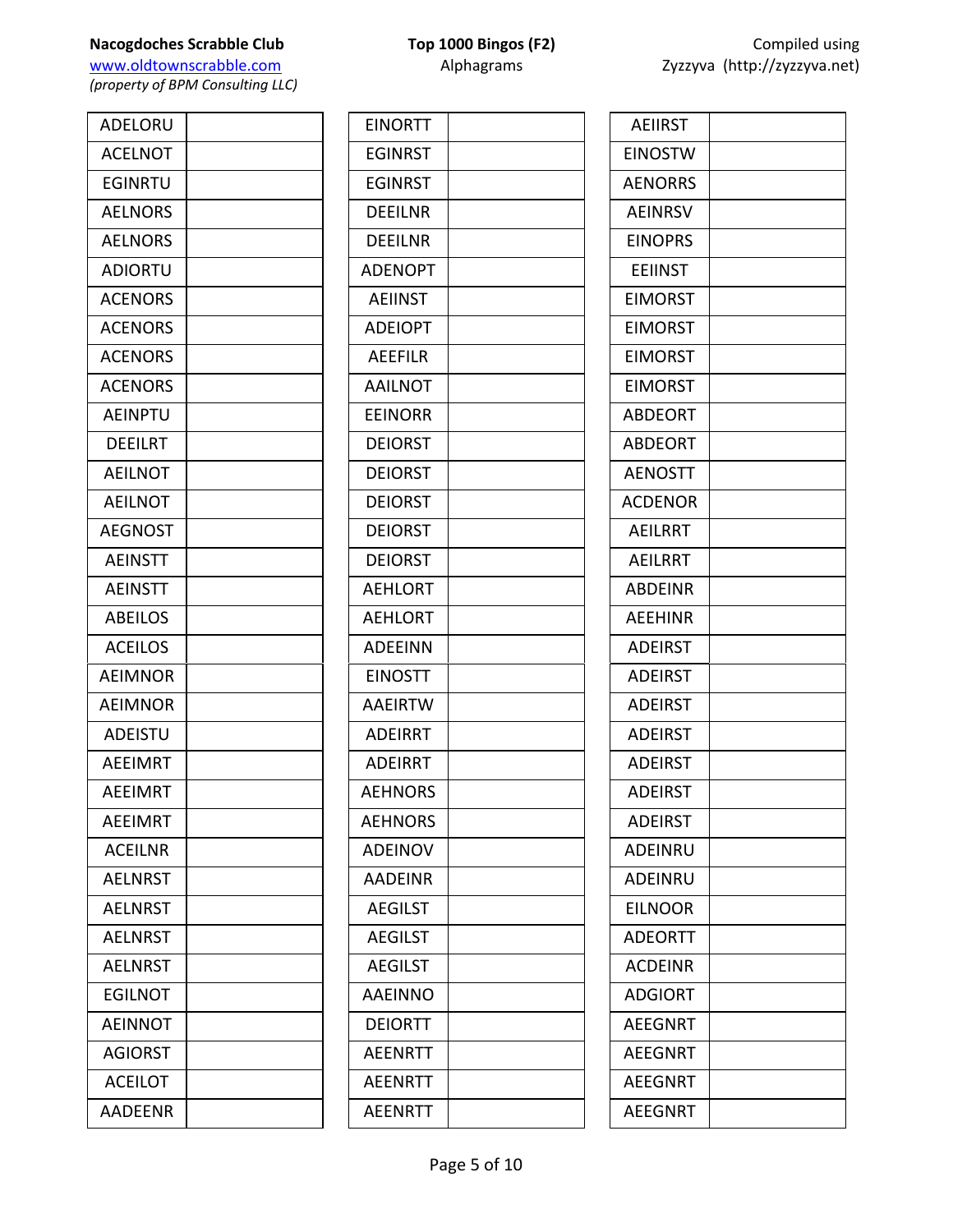**Nacogdoches Scrabble Club Top 1000 Bingos (F2)** Compiled using<br>
Www.oldtownscrabble.com **Alphagrams** 2yzzyva (http://zyzzyva.net)

*(property of BPM Consulting LLC)*

| <b>ADEILMO</b> |  |
|----------------|--|
| <b>DEIOSTU</b> |  |
| <b>DEIOSTU</b> |  |
| <b>AEILNSU</b> |  |
| <b>AEGNOOR</b> |  |
| <b>AEFINRS</b> |  |
| <b>ADEIMNO</b> |  |
| <b>ADEIMNO</b> |  |
| <b>ADENOPR</b> |  |
| <b>ADENOPR</b> |  |
| <b>ADENOPR</b> |  |
| <b>ADENOPR</b> |  |
| <b>ADENOST</b> |  |
| <b>AEIMNOT</b> |  |
| DEINRTU        |  |
| <b>DEINRTU</b> |  |
| DEINRTU        |  |
| DEINRTU        |  |
| <b>AEFILOT</b> |  |
| <b>ACEINST</b> |  |
| <b>ACEINST</b> |  |
| <b>AAEEINT</b> |  |
| <b>AELMNOT</b> |  |
| <b>AELMNOT</b> |  |
| <b>AELMNOT</b> |  |
| <b>AAEIPRT</b> |  |
| <b>DEEILNT</b> |  |
| <b>AEEORST</b> |  |
| <b>AEEORTV</b> |  |
| <b>AEEORTV</b> |  |
| <b>AENRSTU</b> |  |
| <b>AENRSTU</b> |  |
| <b>AEENRST</b> |  |
| <b>AEENRST</b> |  |
| <b>AEENRST</b> |  |

| <b>AEINRST</b> |  |
|----------------|--|
| <b>AEINRST</b> |  |
| <b>AEINRST</b> |  |
| <b>AEINRST</b> |  |
| <b>AEINRST</b> |  |
| <b>AEINRST</b> |  |
| <b>AEINRST</b> |  |
| <b>AEINRST</b> |  |
| <b>AEINRST</b> |  |
| EILNORR        |  |
| <b>AEGORTU</b> |  |
| <b>AEELNRT</b> |  |
| <b>AEELNRT</b> |  |
| <b>AEELNRT</b> |  |
| <b>ADDEIOT</b> |  |
| <b>ADDEIOT</b> |  |
| <b>ADEIRTY</b> |  |
| <b>AEILMNT</b> |  |
| <b>AEILMNT</b> |  |
| <b>AEINSTV</b> |  |
| <b>AEINSTV</b> |  |
| <b>AEINSTV</b> |  |
| AGINOTU        |  |
| AGINOTU        |  |
| AELMNOR        |  |
| <b>AEILRTT</b> |  |
| <b>AEGLNOT</b> |  |
| <b>AELORTV</b> |  |
| <b>AEEILRT</b> |  |
| <b>DEEINTU</b> |  |
| <b>DEGINOR</b> |  |
| DEGINOR        |  |
| <b>DEGINOR</b> |  |
| <b>DEGINOR</b> |  |
| <b>DEGINOR</b> |  |
|                |  |

| <b>ADEEIST</b> |  |
|----------------|--|
| <b>ACEIRST</b> |  |
| <b>ACEIRST</b> |  |
| <b>ACEIRST</b> |  |
| <b>ACEIRST</b> |  |
| <b>ADEIRSU</b> |  |
| <b>AEHORST</b> |  |
| <b>AEILNRS</b> |  |
| <b>AEILNRS</b> |  |
| <b>AEILNRS</b> |  |
| <b>ACEIORS</b> |  |
| <b>EILORST</b> |  |
| <b>EILORST</b> |  |
| <b>EILORST</b> |  |
| <b>AELNRTU</b> |  |
| <b>AEILMOR</b> |  |
| <b>ABEEINT</b> |  |
| <b>AELORTT</b> |  |
| <b>ABEIRST</b> |  |
| <b>ABEIRST</b> |  |
| <b>ABEIRST</b> |  |
| <b>ABEIRST</b> |  |
| <b>DEIINOT</b> |  |
| ABELORT        |  |
| <b>AEILOPR</b> |  |
| <b>ADEIINR</b> |  |
| <b>EILNOSU</b> |  |
| <b>ADEIMNR</b> |  |
| <b>AEILOTV</b> |  |
| <b>AENOPTU</b> |  |
| <b>AINRSTU</b> |  |
| AENNOTU        |  |
| <b>AEILNOS</b> |  |
| <b>AEGILRS</b> |  |
| AENOSTU        |  |
|                |  |

Zyzzyva (http://zyzzyva.net)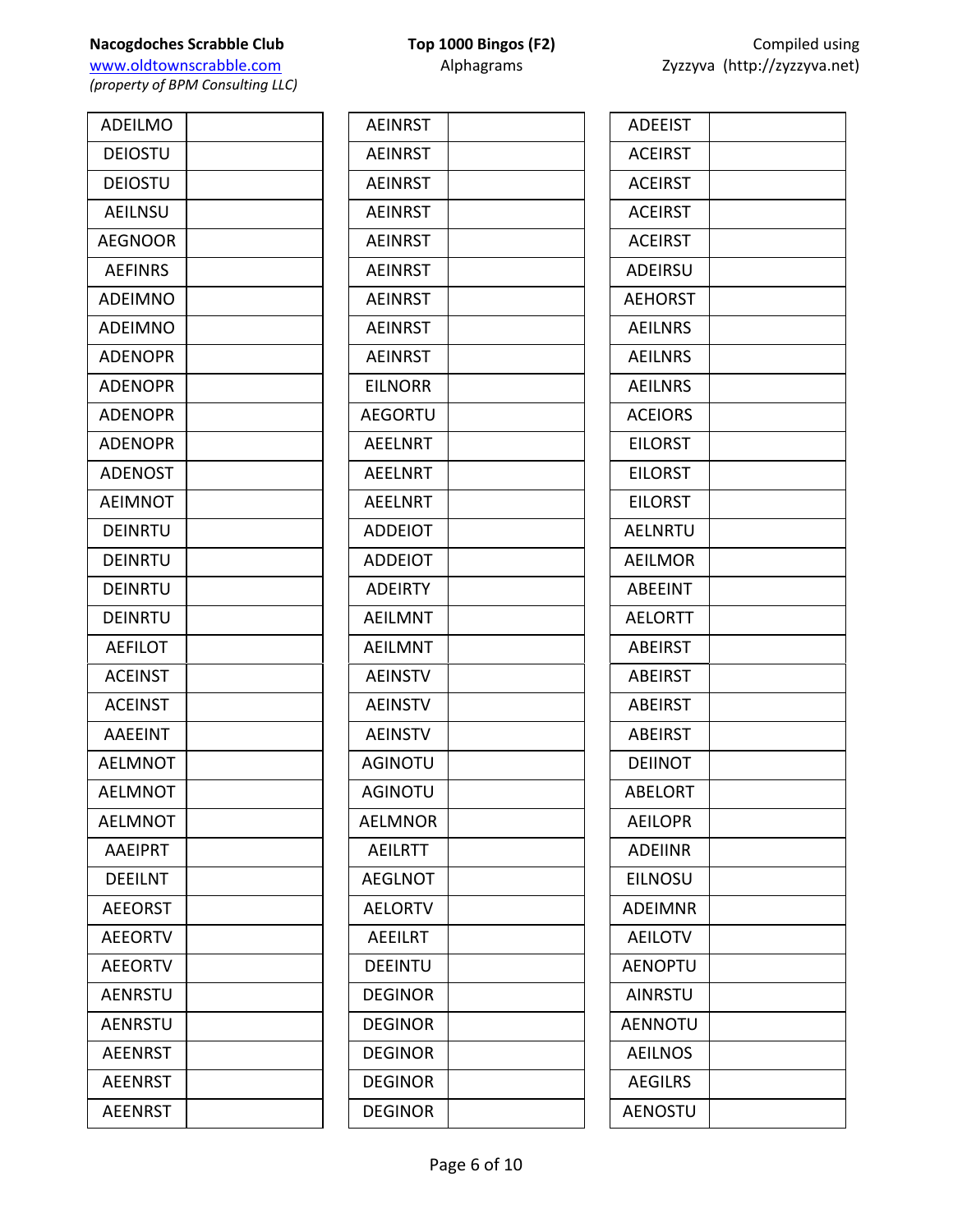## **Nacogdoches Scrabble Club Top 1000 Bingos (F2)** Compiled using

www.oldtownscrabble.com Alphagrams Alphagrams Zy *(property of BPM Consulting LLC)*

**AEGIRST** AEGIRST **AEGIRST AEGIRST AEGIRST** AAEORST **ADEORTU ADEORTU ADEORTU AELNOPT AEEILRR** AEEILRR ACDEEIR **EILNOTV** AAEIMRT DEENORT EEILNRS EEILNRS EILNORT **AEEINRT AEEINRT AEEINRT ADEGIRU AEIMOST AEIMOST AEIMOST EILOPRT EILOPRT EILNOTW CEILNOT AEINPRT AEINPRT AEINPRT ADENOTT** EIMNOST

| <b>EIMNOST</b> |  |
|----------------|--|
| <b>EIMNOST</b> |  |
| <b>AEHLNOT</b> |  |
| <b>AEHLNOT</b> |  |
| <b>AEHINST</b> |  |
| <b>AEHINST</b> |  |
| <b>ADENRST</b> |  |
| <b>ADEIRTV</b> |  |
| <b>AAEINPT</b> |  |
| AAEERTU        |  |
| <b>AEFINST</b> |  |
| <b>ACEEORT</b> |  |
| <b>AEINORS</b> |  |
| <b>EINORSV</b> |  |
| <b>EINORSV</b> |  |
| <b>EINORSV</b> |  |
| <b>AAEIRTV</b> |  |
| <b>AEILRTY</b> |  |
| <b>AEILRTY</b> |  |
| <b>AEILRTY</b> |  |
| <b>AEEINPR</b> |  |
| <b>ADEELNT</b> |  |
| <b>AEENRRT</b> |  |
| ACELNOR        |  |
| <b>AENORSU</b> |  |
| <b>AEILRST</b> |  |
| <b>AEILRST</b> |  |
| <b>AEILRST</b> |  |
| <b>AEILRST</b> |  |
| <b>AEILRST</b> |  |
| <b>AEILRST</b> |  |
| <b>AEILNRY</b> |  |
| <b>ADELNOR</b> |  |
| <b>AACEINR</b> |  |
| <b>AACEINR</b> |  |
|                |  |

|     | COMPRO USING<br>yzzyva (http://zyzzyva.net) |  |
|-----|---------------------------------------------|--|
| IR⊤ |                                             |  |
| IRT |                                             |  |

| <b>AEILMRT</b> |  |
|----------------|--|
| <b>AEILMRT</b> |  |
| <b>AAELORS</b> |  |
| <b>ADEIMNT</b> |  |
| <b>AEIINOP</b> |  |
| <b>EINNOST</b> |  |
| <b>EINNOST</b> |  |
| <b>DEEORST</b> |  |
| <b>DEEORST</b> |  |
| <b>AEGINSU</b> |  |
| <b>EGILNRT</b> |  |
| <b>EGILNRT</b> |  |
| <b>BEIORST</b> |  |
| <b>AAEINST</b> |  |
| <b>AAEINST</b> |  |
| <b>ADEILNS</b> |  |
| <b>ADEILNS</b> |  |
| <b>AELNOTV</b> |  |
| <b>AEHINRS</b> |  |
| <b>ADEOORS</b> |  |
| <b>AEHORTU</b> |  |
| ADEMNOR        |  |
| <b>AAEELOR</b> |  |
| <b>ADEORST</b> |  |
| <b>ADEORST</b> |  |
| EEIINRT        |  |
| <b>ACDENOT</b> |  |
| DEILNOU        |  |
| <b>ADEINRS</b> |  |
| <b>ADEINRS</b> |  |
| <b>ADEINRS</b> |  |
| <b>AEIRSTV</b> |  |
| <b>AEIRSTV</b> |  |
| ADEIILR        |  |
| <b>ABEILRT</b> |  |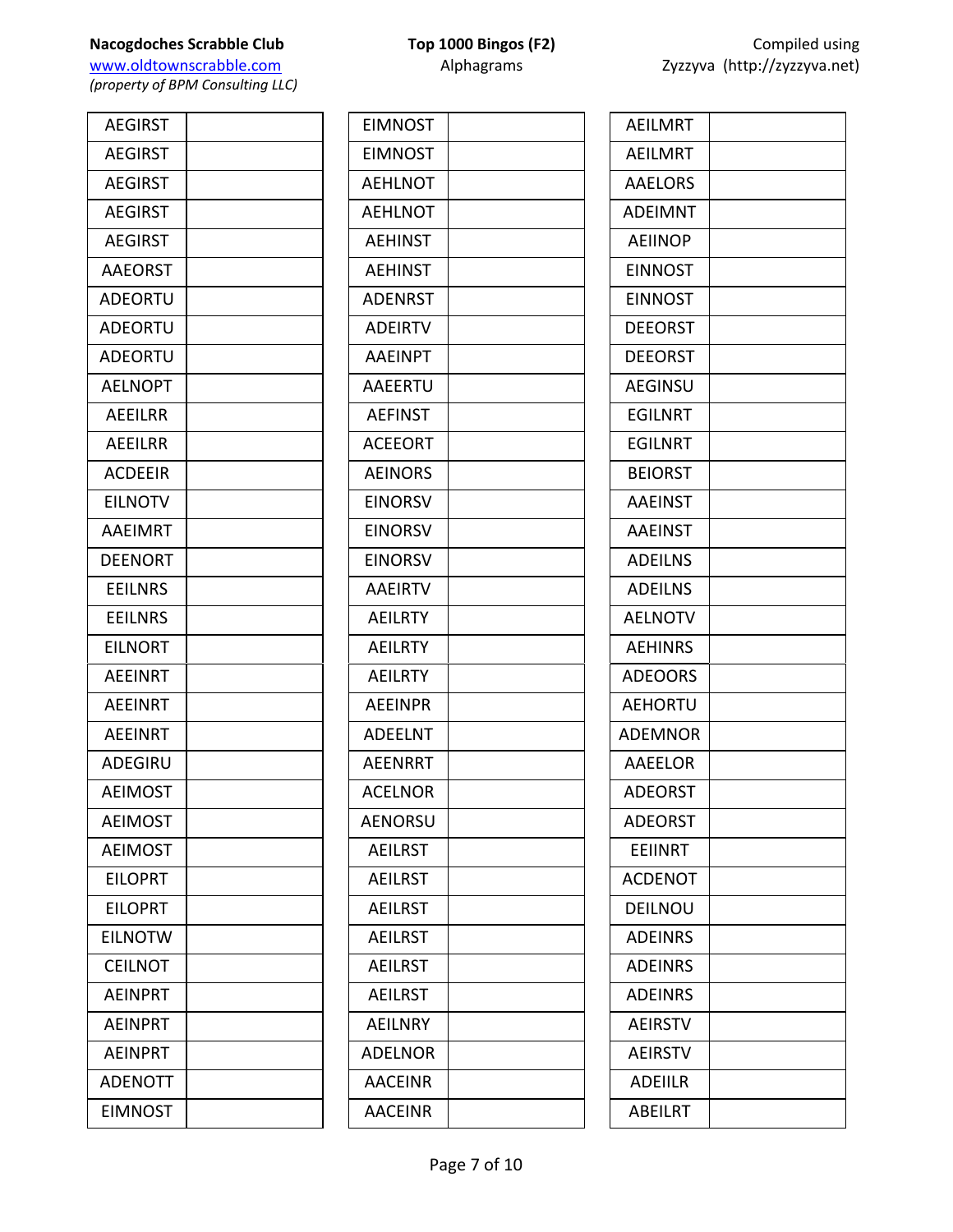**Nacogdoches Scrabble Club Top 1000 Bingos (F2) COMPILE USING USING USING USING USING USING USING USING USING USING USING USING USING USING USING USING USING USING USING USING USING USING USING USING USING USING USING** www.oldtownscrabble.com

| <b>EENORST</b> |  |
|----------------|--|
| AAEIMNT        |  |
| <b>AAEIMNT</b> |  |
| <b>AEINNRT</b> |  |
| <b>EILOSTU</b> |  |
| <b>ADEELOS</b> |  |
| <b>EILNORS</b> |  |
| <b>DEENORS</b> |  |
| <b>AEGILNS</b> |  |
| <b>AEGILNS</b> |  |
| <b>AEGILNS</b> |  |
| <b>DEEILOS</b> |  |
| <b>ADEINOR</b> |  |
| <b>DEINOPT</b> |  |
| AEMNORU        |  |
| AEMNORU        |  |
| <b>AEORRST</b> |  |
| <b>EINOPRT</b> |  |
| <b>EINOPRT</b> |  |
| <b>EINOPRT</b> |  |
| <b>AEEIMNT</b> |  |
| <b>AEEIMNT</b> |  |
| <b>AEOPRST</b> |  |
| <b>AEOPRST</b> |  |
| <b>AEOPRST</b> |  |
| <b>AENOPRT</b> |  |
| <b>AENOPRT</b> |  |
| <b>AENOPRT</b> |  |
| <b>EILORTV</b> |  |
| <b>ADEELNR</b> |  |
| <b>ADEIORS</b> |  |
| <b>EINORSW</b> |  |
| <b>AEEINST</b> |  |
| <b>AAEIRTT</b> |  |
| <b>AEILPRT</b> |  |
|                |  |

| Compiled using               |
|------------------------------|
| Zyzzyva (http://zyzzyva.net) |

| <b>AEILPRT</b> |  |
|----------------|--|
| <b>AEINSTU</b> |  |
| <b>AEINSTU</b> |  |
| <b>DEIOOST</b> |  |
| <b>AAEIRST</b> |  |
| <b>AAEIRST</b> |  |
| <b>AAEIRST</b> |  |
| <b>DENORST</b> |  |
| <b>DENORST</b> |  |
| <b>AEIINRS</b> |  |
| <b>ADEIINT</b> |  |
| <b>AEGORST</b> |  |
| <b>AEGORST</b> |  |
| <b>AEGORST</b> |  |
| <b>ADEEIMT</b> |  |
| <b>ABDEEIR</b> |  |
| <b>AEORTUV</b> |  |
| <b>ADEEILN</b> |  |
| <b>ADEEILN</b> |  |
| <b>EIOPRST</b> |  |
| <b>EIOPRST</b> |  |
| <b>EIOPRST</b> |  |
| <b>EIOPRST</b> |  |
| ADELOST        |  |
| <b>ADEEHIR</b> |  |
| <b>AEORSTT</b> |  |
| <b>AEORSTT</b> |  |
| <b>BEINORT</b> |  |
| <b>AEEILNR</b> |  |
| <b>AEIOPST</b> |  |
| <b>AEIOPST</b> |  |
| AEMORST        |  |
| <b>EINORRS</b> |  |
| <b>AEINRTT</b> |  |
| <b>AEINRTT</b> |  |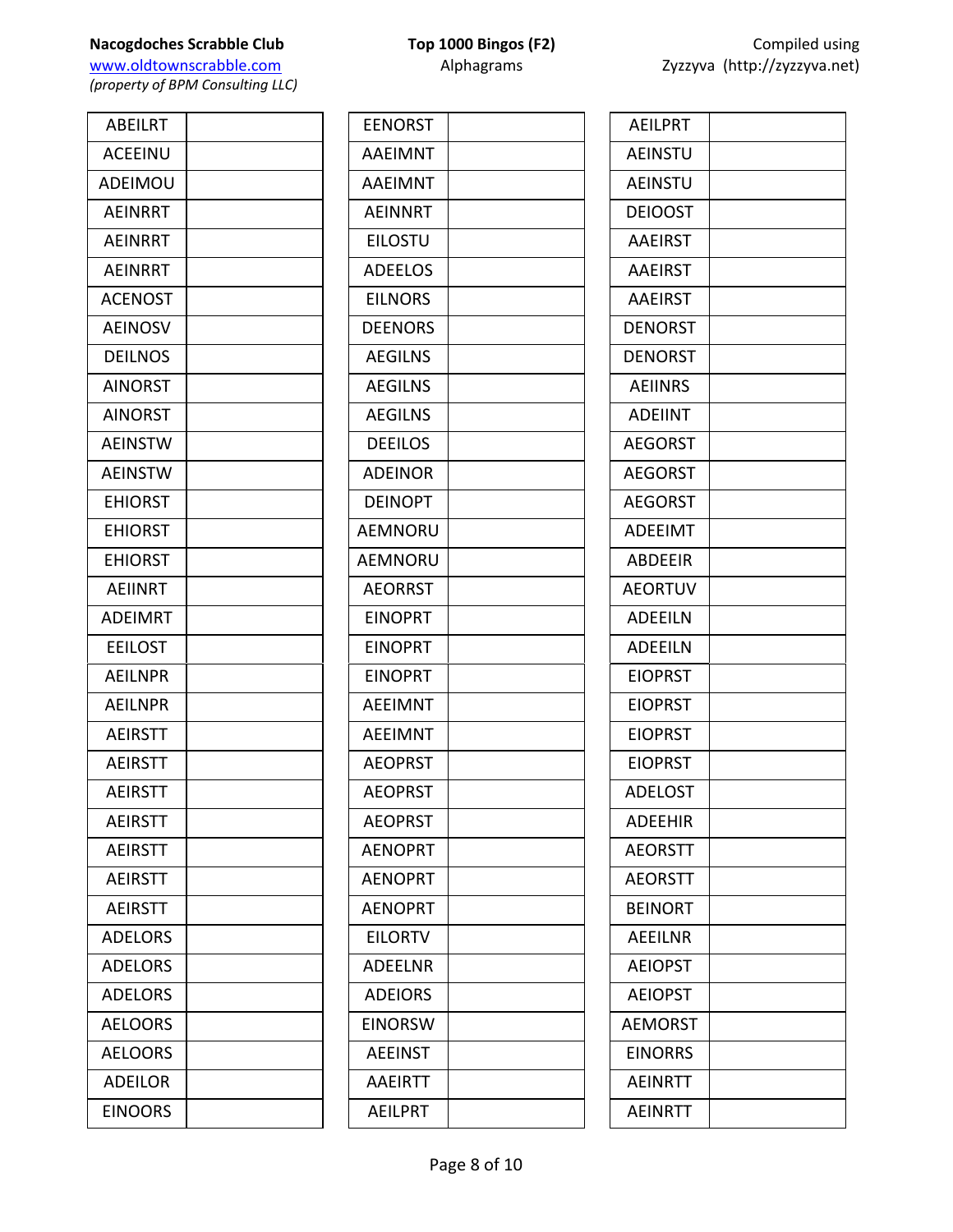**Nacogdoches Scrabble Club Top 1000 Bingos (F2) COMPILE USING USING USING USING USING USING USING USING USING USING USING USING USING USING USING USING USING USING USING USING USING USING USING USING USING USING USING** www.oldtownscrabble.com

| <b>AEINRTT</b> |  |
|----------------|--|
| <b>AEINRTT</b> |  |
| <b>AEINRTT</b> |  |
| <b>ADDEIOR</b> |  |
| <b>ACEINRT</b> |  |
| <b>ACEINRT</b> |  |
| <b>ACEINRT</b> |  |
| <b>ACEINRT</b> |  |
| <b>EINORSU</b> |  |
| <b>ADEGILO</b> |  |
| <b>EHINORS</b> |  |
| <b>EHINORS</b> |  |
| <b>EGIORST</b> |  |
| <b>EGIORST</b> |  |
| <b>EGIORST</b> |  |
| <b>AEEIRRS</b> |  |
| DEINORU        |  |
| DEINORU        |  |
| <b>EINORST</b> |  |
| <b>EINORST</b> |  |
| <b>EINORST</b> |  |
| <b>EINORST</b> |  |
| <b>DEINORS</b> |  |
| <b>DEINORS</b> |  |
| <b>DEINORS</b> |  |
| <b>DEINORS</b> |  |
| <b>DEINORS</b> |  |
| <b>CEEIORT</b> |  |
| <b>DEEINRS</b> |  |
| <b>DEEINRS</b> |  |
| <b>DEEINRS</b> |  |
| <b>ACDEINO</b> |  |
| <b>ACINORT</b> |  |
| <b>ACINORT</b> |  |
| <b>ADEINTU</b> |  |

| <b>CEINORU</b> |  |
|----------------|--|
| <b>ADEIIRS</b> |  |
| <b>ADEIIRS</b> |  |
| AEILRTU        |  |
| <b>DEILNRT</b> |  |
| <b>DEILNRT</b> |  |
| <b>AEGOORT</b> |  |
| AEIIMNT        |  |
| <b>DEIOPRT</b> |  |
| <b>DEIOPRT</b> |  |
| <b>DEIOPRT</b> |  |
| <b>DEIOPRT</b> |  |
| <b>AEIMNRS</b> |  |
| <b>AEIMNRS</b> |  |
| <b>AEIMNRS</b> |  |
| ADENORU        |  |
| <b>AADEIRT</b> |  |
| <b>AADEIRT</b> |  |
| <b>AADEIRT</b> |  |
| <b>EIMNORS</b> |  |
| <b>AEGILNU</b> |  |
| <b>AEGILNU</b> |  |
| <b>AEIMRTU</b> |  |
| <b>EINOPST</b> |  |
| <b>EINOPST</b> |  |
| <b>ABENORS</b> |  |
| <b>EEIMNOT</b> |  |
| <b>CEINORT</b> |  |
| <b>CEINORT</b> |  |
| <b>ACDEIOS</b> |  |
| <b>AEGILOS</b> |  |
| <b>AEGILOS</b> |  |
| DEINNOT        |  |
| <b>EIINORS</b> |  |
| <b>EIINORS</b> |  |
|                |  |

|                | Compiled using<br>Zyzzyva (http://zyzzyva.net) |  |
|----------------|------------------------------------------------|--|
| <b>AFFFILN</b> |                                                |  |
| <b>FINRSTU</b> |                                                |  |
| EINRSTU        |                                                |  |
| <b>FINRSTU</b> |                                                |  |
| <b>ADFINPR</b> |                                                |  |

| <b>EINRSTU</b> |  |
|----------------|--|
| <b>EINRSTU</b> |  |
| <b>EINRSTU</b> |  |
| <b>ADEINPR</b> |  |
| <b>AILNRST</b> |  |
| <b>ABENORT</b> |  |
| <b>ABENORT</b> |  |
| <b>ACEILRT</b> |  |
| <b>ACEILRT</b> |  |
| <b>AELNOTY</b> |  |
| AEHILNR        |  |
| <b>AEHILNR</b> |  |
| <b>EFIORST</b> |  |
| <b>ADEGNRT</b> |  |
| <b>ADEGNRT</b> |  |
| <b>AEILNOP</b> |  |
| <b>AEELNOS</b> |  |
| <b>ACEILOR</b> |  |
| <b>ACEILOR</b> |  |
| <b>ACEILOR</b> |  |
| <b>ACEILOR</b> |  |
| <b>EIILOST</b> |  |
| <b>EIILOST</b> |  |
| <b>ADILORT</b> |  |
| <b>ABEIORS</b> |  |
| <b>ADEIOPS</b> |  |
| <b>AEINNRS</b> |  |
| <b>AEINNRS</b> |  |
| EELNOTU        |  |
| <b>AEEILNT</b> |  |
| <b>ACEORST</b> |  |
| <b>ACEORST</b> |  |
| <b>ACEORST</b> |  |
| <b>AEHNORT</b> |  |